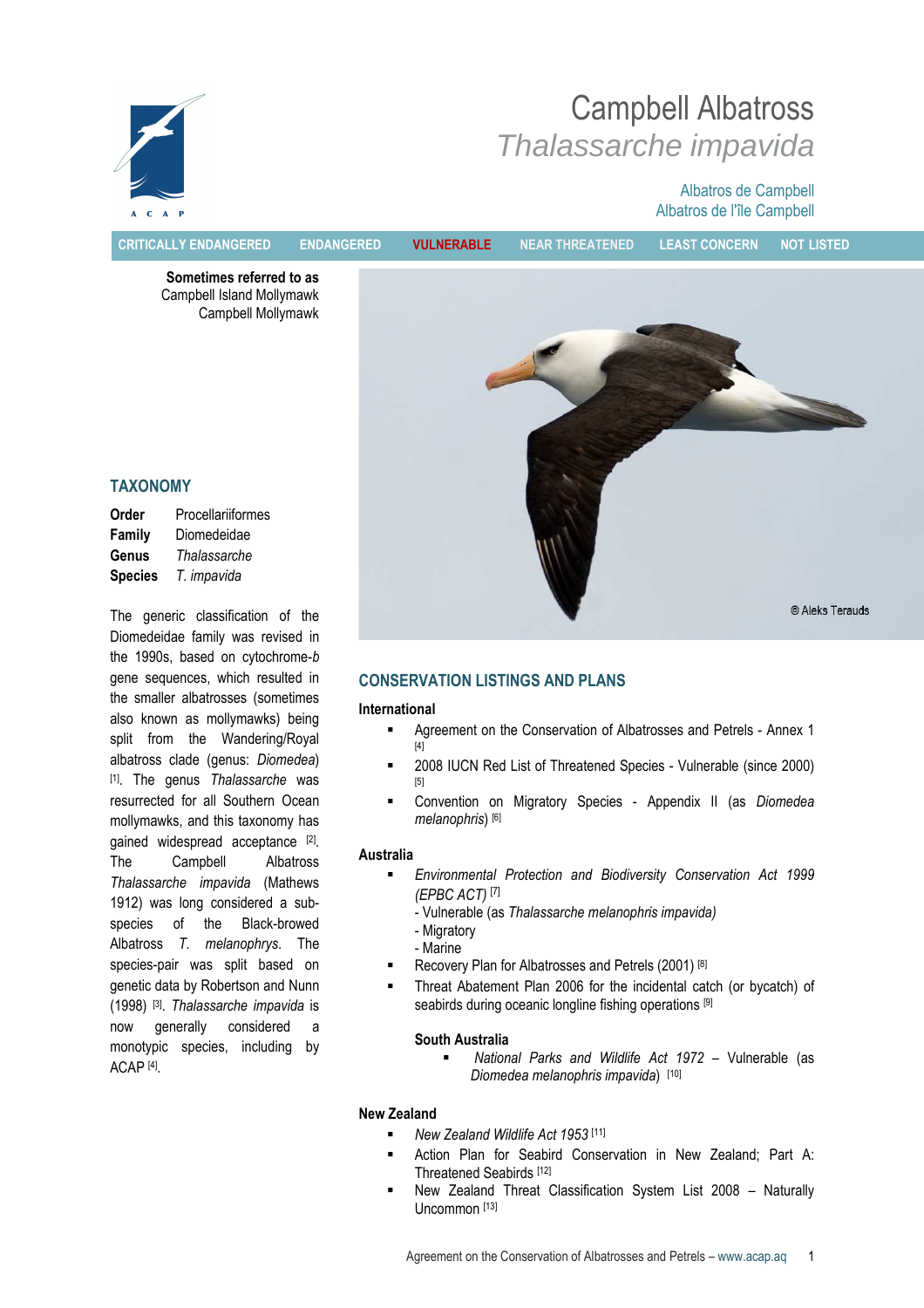#### BREEDING BIOLOGY

Thalassarche impavida breeds annually and is present in colonies from early August to May (Table 1). Eggs are laid from late September to early October, hatch mostly in early December and chicks fledge from mid April to early May [14, 15, 16] after 130 days on the nest (Moore and Moffat 1990 in [17]). Birds return to land at age five and the mean age of first breeding is 10 (range 6-13 years) [18] .

Table 1. Breeding cycle of T. impavida.



# BREEDING STATES

Table 2. Distribution of the global T. impavida population among Parties to the Agreement.

|                       | New Zealand |
|-----------------------|-------------|
| <b>Breeding pairs</b> | 100%        |

# BREEDING SITES

Thalassarche impavida is endemic to Campbell Island (Table 2, Figure 1), nesting at the north of the island mostly in mixed colonies with the Grey-headed Albatross T. chrysostoma<sup>[16]</sup>. Approximately 21,000 pairs bred annually in 1996-1998 [16]. However, the total breeding population could number 23,300 pairs [16] (if at least 10% of birds defer breeding as estimated



by Waugh et al. 1999<sup>[18]</sup>). Figure 1. Location of the breeding site and approximate range of T. impavida with the boundaries of selected Regional Fisheries Management Organisations (RFMOs) also shown.

> CCAMLR – Commission for the Conservation of Antarctic Marine Living Resources CCSBT - Convention for the Conservation of Southern Bluefin Tuna IATTC - Inter-American Tropical Tuna Commission ICCAT - International Commission for the Conservation of Atlantic Tunas

IOTC - Indian Ocean Tuna Commission

WCPFC - Western and Central Pacific Fisheries Commission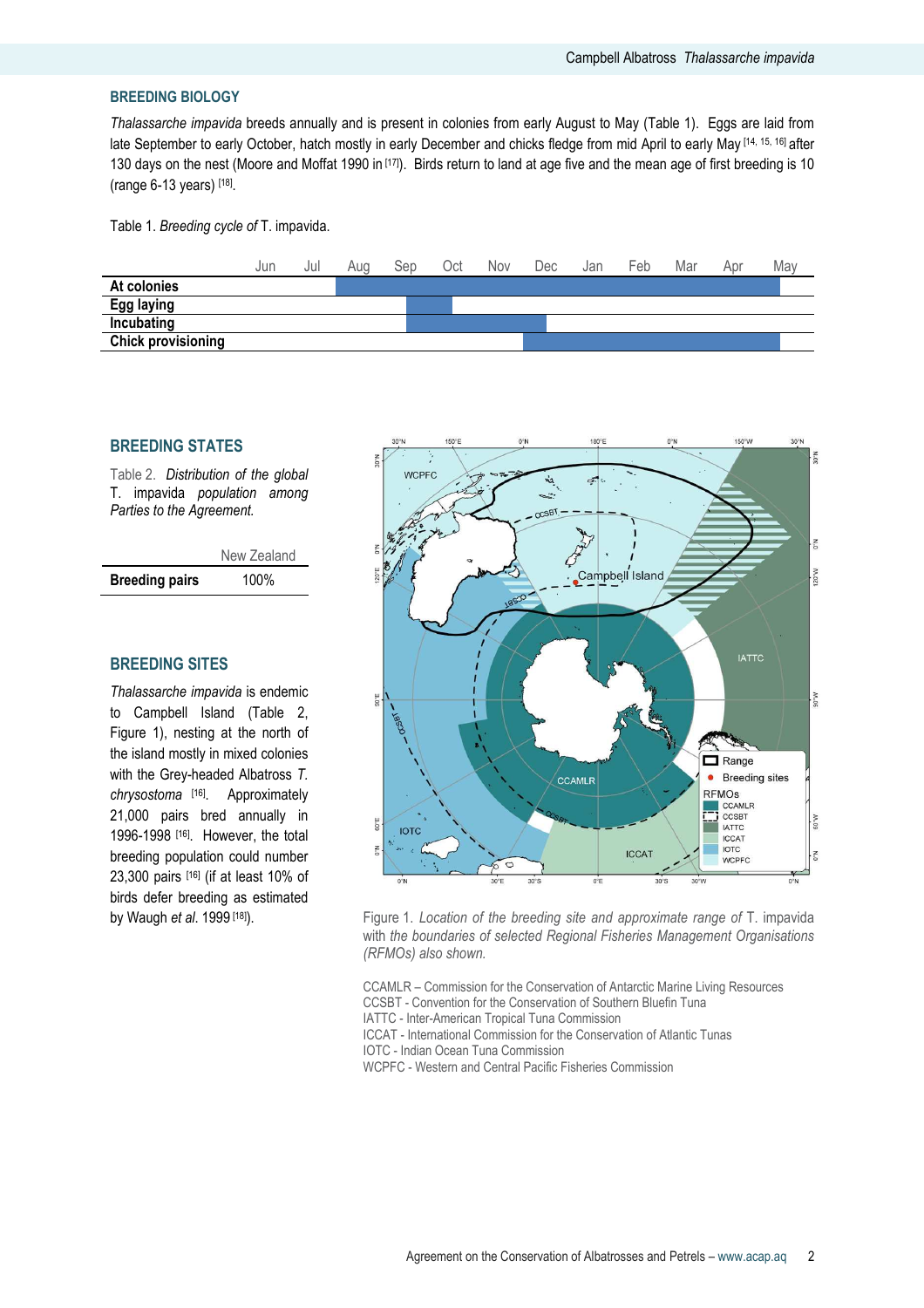Table 3. Monitoring methods and estimates of the population size (annual breeding pairs) of T. impavida for the single breeding site.

| <b>Breeding site location</b>                   | <b>Jurisdiction</b> | <b>Years monitored</b>         | Monitoring<br>method | <b>Monitoring</b><br>accuracy | <b>Annual breeding pairs</b><br>(last census) |
|-------------------------------------------------|---------------------|--------------------------------|----------------------|-------------------------------|-----------------------------------------------|
| <b>Campbell Island</b><br>52° 33' S, 169° 09' E | New Zealand         | 1940s.1984. 1988.<br>1993-1998 | A. E                 | Hiah                          | 21,000 (1998) [16]                            |

# CONSERVATION LISTINGS AND PLANS FOR THE BREEDING SITES

# International

Campbell Island

**UNESCO World Heritage List (inscribed 1998)** [19]

#### New Zealand

Campbell Island

- National Nature Reserve New Zealand Reserves Act 1977<sup>[20]</sup>
- **Conservation management strategy: subantarctic islands 1998-2008** [21]

# POPULATION TRENDS

Thalassarche impavida experienced a period of steep decline in numbers during the 1970s and early 1980s, but the trend has since reversed (Table 4) [18]. Demographic models for the period 1985 – 1997 indicated that the overall population increased at 1.1% per annum, and reflected by an observed increase in numbers of 1.1% and 2.1% a year at two monitored colonies [18]. Counts of nests between 1996 and 1998 suggested no change in numbers of breeding pairs [16]. The trend over the subsequent decade is unknown.

Table 4. Summary of population trend data for T. impavida at the single breeding site. Table based on Waugh et al. 1999 [18] .

| <b>Breeding site</b>   | <b>Current</b><br>monitoring | <b>Trend years</b> | % average change<br>per year | <b>Trend</b> | % of population for which<br>trend is calculated |
|------------------------|------------------------------|--------------------|------------------------------|--------------|--------------------------------------------------|
|                        |                              | 1943-1985          | $-2.61$                      | Declining    | c. 10%                                           |
|                        |                              | 1967-1982          | $-5.91$                      | Declining    | c. 10%                                           |
|                        |                              | 1967-1985          | $-1.52$                      | Declining    | c.5%                                             |
| <b>Campbell Island</b> |                              | 1976-1985          | $-5.5^2$                     | Declining    | c.5%                                             |
|                        |                              | 1985-1989          | 20.7181.72                   | Increasing   | c. 10 & 5%                                       |
|                        |                              | 1993-1997          | 2.1181.12                    | Increasing   | c. $10 & 5%$                                     |
|                        |                              | 1985-1997          | 1.1                          | Increasing   | 100%                                             |

<sup>1</sup> Bull Rock North

<sup>2</sup> Bull Rock South

From the late 1980s to late 1990s, mean breeding success (66%) and adult survival (94.5%) were relatively high (Table 5) [18]. In contrast, survival to recruitment was low (19%) compared to other species [18]. Adult mortality was likely to be higher pre 1984, as indicated by the rate of population decline during the 1970s and early 1980s [18].

Table 5. Demographic data for T. impavida at the single breeding site. Table based on Waugh et al. 1999 [18].

| <b>Breeding site</b>   | Mean breeding success     | Mean juvenile survival                                                  | Mean adult survival        |
|------------------------|---------------------------|-------------------------------------------------------------------------|----------------------------|
|                        | ±SD (Years)               | ±SD (Years)                                                             | ±SD (Years)                |
| <b>Campbell Island</b> | $66 \pm 12 (1986 - 1998)$ | $28.6 \pm 0.9$ 1 (1976-1990)<br>$18.6 \pm 3.8$ <sup>2</sup> (1976-1988) | $94.5 \pm 0.7$ (1985-1996) |

<sup>1</sup> Survival to 5 yrs old

2 Survival to first recapture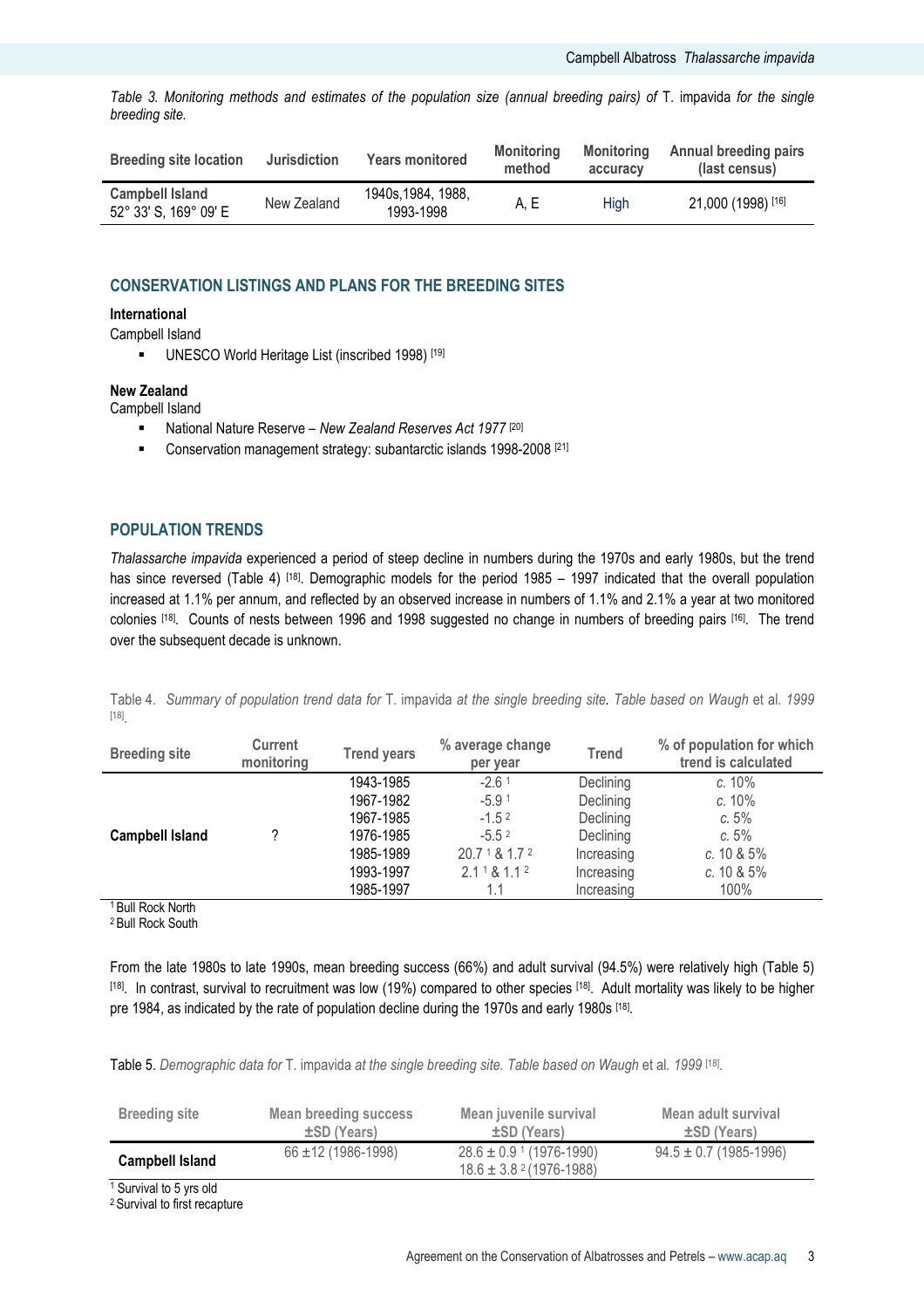# BREEDING SITES: THREATS

There are currently no known, confirmed land-based threats to T. impavida capable of causing population-level changes.

| <b>Breeding</b><br>site   | Human<br>disturbance | Human<br>take | <b>Natural</b><br>disaster | <b>Parasite or</b><br>pathogen | <b>Habitat loss</b><br>or<br>degradation | <b>Predation</b><br>(alien<br>species) | <b>Contamination</b> |
|---------------------------|----------------------|---------------|----------------------------|--------------------------------|------------------------------------------|----------------------------------------|----------------------|
| Campbell<br><b>Island</b> | No                   | No            | No                         | No                             | No                                       | No <sup>a</sup>                        | No                   |

Table 6. Summary of known threats at the breeding sites of T. impavida.

<sup>a</sup> Even prior to Campbell Island being declared free of Norway rats Rattus norvegicus in 2003, there was no evidence of predation on chicks or eggs of this species (Taylor 1986 in [12]).

# FORAGING ECOLOGY AND DIET

Thalassarche impavida feed by surface-seizing and are probably capable of shallow dives to depths of up to 5 m recorded for the closely related T. melanophrys  $[22, 23]$ . The diet during chick rearing is dominated by juvenile southern blue whiting Micromesistius australis [24], a commercially exploited or bycaught species in New Zealand subantarctic waters. However, the small size class of specimens in stomach samples, and the high incidence of this species in the diet of T. *impavida* when no fishery operations were targeting M. australis at the foraging grounds, suggest that this prey species is mainly obtained naturally rather than as discards from trawl vessels  $[24]$ . Fish accounted for 93.6% of the diet by weight, followed by cephalopods, crustaceans and carrion (3.6, 0.5 and 2.3% respectively), as well as an even smaller proportion of gelatinous taxa [24]. When foraging at the Antarctic Polar Front and over oceanic waters however, cephalopods, especially Martialia hyadesi, was the main prey that were consumed [25].

#### MARINE DISTRIBUTION

Satellite-tracking studies indicated that birds provisioning chicks predominantly foraged over neritic waters during trips lasting less than four days, with some long trips of 8-21 days over oceanic waters [24, 26] (Figure 2). The foraging range during short trips extended 150-640 km from the breeding colony, mainly over subantarctic waters within the 1,000 m depth contour on the Campbell Plateau [24, 25]. Longer trips extended up to 2,000 km from the colony, ranging from subtropical to Antarctic waters, but mainly to the Polar Frontal Zone or to the east of the Campbell Plateau [25, 26]. This plasticity in foraging behaviour is in contrast to the exclusively neritic feeding trips observed in T. melanophrys at some sites [27, 28, 29], though not others [30, 31] .

Little is known about the distribution of juveniles or adults outside the breeding season. Band recoveries over 30 years suggest that juvenile and non-breeding T. impavida are restricted to Australasian and western South Pacific waters [32]. Post fledging, juveniles appear to migrate north via waters off eastern New Zealand, disperse through the subtropics in winter, including along the eastern coast of Australia, and move back southward through the western Pacific Ocean and Tasman Sea during spring to summer [32]. Sub-adults appeared to be confined to 28°S - 43°S, but had a wide longitudinal range, between 115°E - 174°W in summer and 115°E - 146°W in winter [32]. During winter, adults were found widely dispersed around the Tasman sea and the south-western Pacific Ocean east of New Zealand, whereas in summer the distribution of both breeding and non-breeding birds was more restricted and southerly (32°S to 44°S) [32].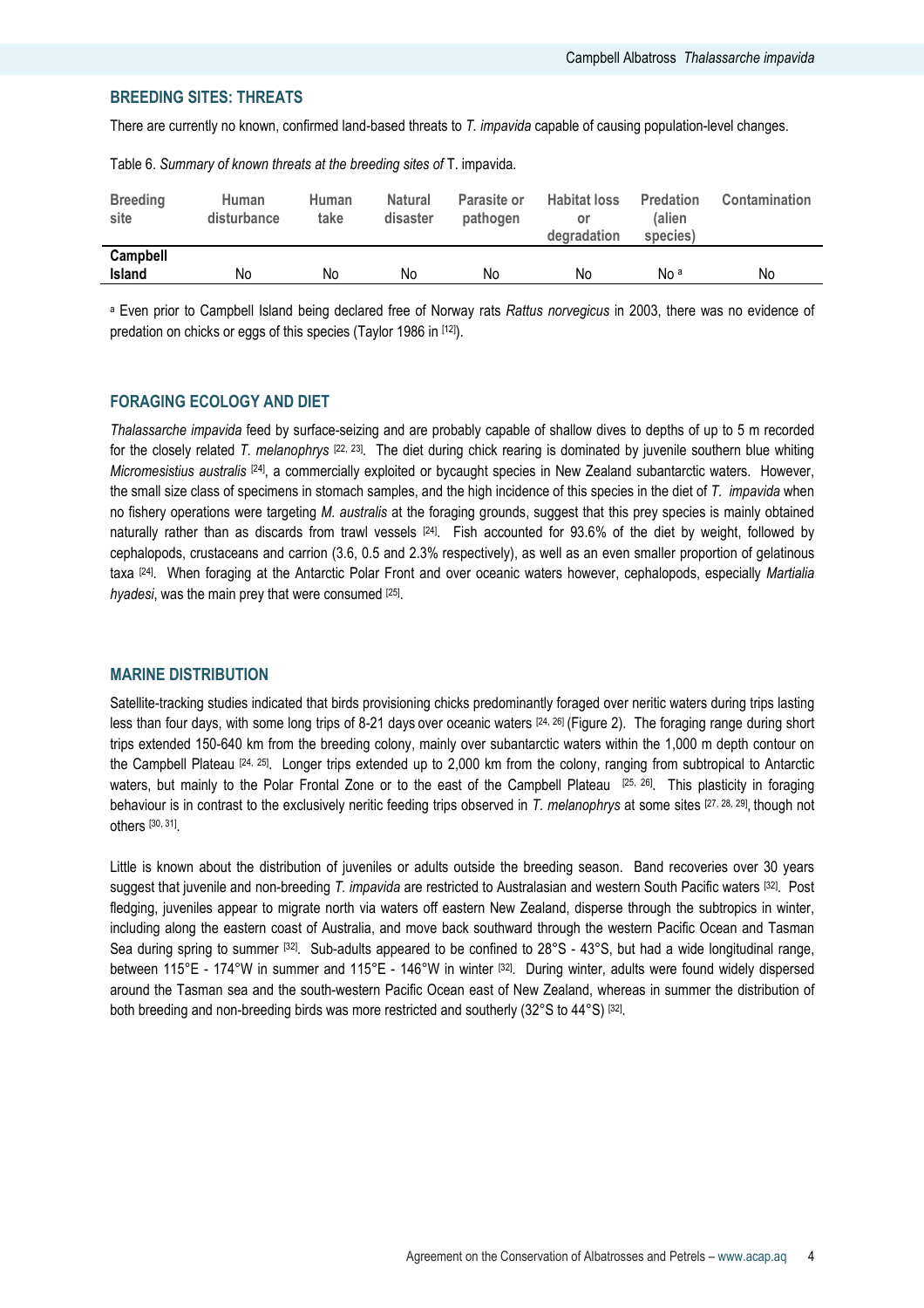

Figure 2. Satellite-tracking data of breeding adult T. impavida from Campbell Island (N=10). Map based on data contributed to the BirdLife Global Procellariiform Tracking Database.

Thalassarche impavida overlaps with five Regional Fisheries Management Organisations (Figure 1; Table 7), but principally the CCSBT and WCPFC. Negotiations are also currently underway to establish the South Pacific Regional Fisheries Management Organisation (SPRFMO) that would cover both pelagic and demersal fisheries in the region. New Zealand and Australia are the main Range States for T. impavida.

Table 7. Summary of the known ACAP Range States, non-ACAP Exclusive Economic Zones and Regional Fisheries Management Organisations that overlap with the marine distribution of T. impavida. Full extent of foraging range is unknown, especially for non-breeding individuals.

|                                                                    | <b>Breeding and feeding</b><br>range                | <b>Foraging range</b><br>only                | Few records - outside<br>core foraging range                                                           |
|--------------------------------------------------------------------|-----------------------------------------------------|----------------------------------------------|--------------------------------------------------------------------------------------------------------|
| Known ACAP Range States                                            | New Zealand                                         | Australia                                    |                                                                                                        |
| <b>Non-ACAP Exclusive Economic Zones</b>                           |                                                     | Vanuatu<br>Fiji<br>Tonga<br>Tahiti           | Cook Islands<br>French Polynesia<br>Papua New Guinea<br>Samoa<br>Solomon Islands<br>Tuvalu<br>US Samoa |
| <b>Regional Fisheries Management</b><br>Organisations <sup>1</sup> | <b>CCSBT</b><br><b>WCPFC</b><br>SPRFMO <sup>2</sup> | <b>IOTC</b><br><b>IATTC</b><br><b>CCAMLR</b> |                                                                                                        |

<sup>1</sup> see Figure 1 and text for list of acronyms

2 not yet in force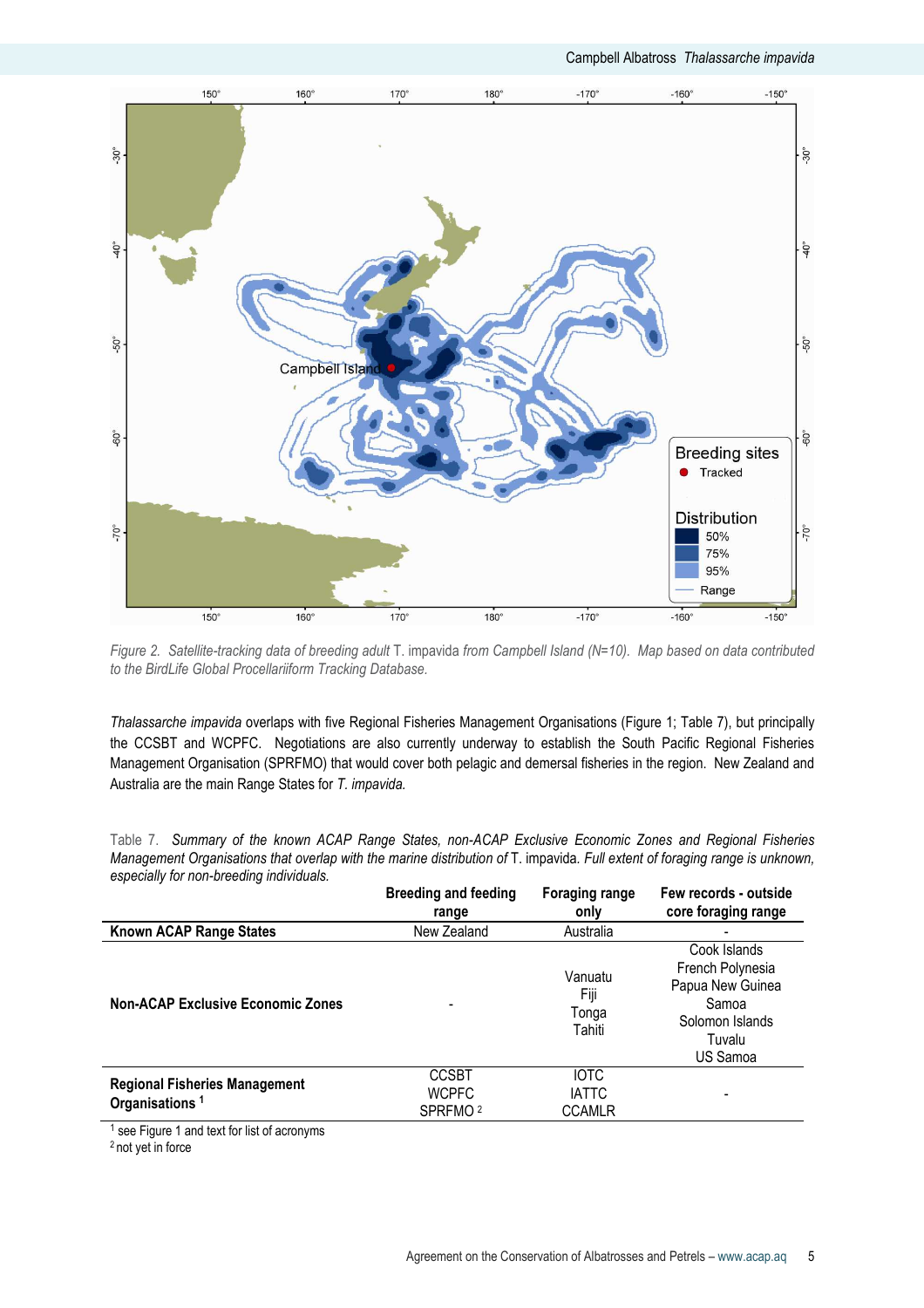# MARINE THREATS

Thalassarche impavida is vulnerable to being caught on longlines, principally in Australian and New Zealand waters [33]. Fisheries-related mortality is considered to be the main cause of the observed population declines prior to 1984, which coincided with the development of the tuna Thunnus sp. fishery in the Australasian region, especially in the New Zealand Exclusive Economic Zone (NZ EEZ) between 1971 and 1982 [18, 34]. Conversely, the observed and modelled increases in the population from 1985 to 1997 are thought to be due to a substantial decrease in the fishing effort during the same period [34], but T. impavida (mostly juveniles) still made up 80% of Black-browed type albatrosses and 39% of all albatross species caught by Japanese tuna longlines in the NZ EEZ between 1989 and 1992 [34]. Just over half of the Black-browed Albatrosses reported killed in the Japanese tuna longline fishery around Australia in 1988-1995 were T. impavida, with an estimated 1528 birds of both species killed annually [35]. More recently, 46 T. impavida were observed caught in New Zealand trawl and longline fisheries between 1998 and 2004, but observer coverage was less than 5% of total fishing effort [36]. Small numbers of T. impavida have also been reported captured by trawlers fishing for hoki, scampi and squid (DOC unpub. in [12]).

# KEY GAPS IN SPECIES ASSESSMENT

The key conservation concern for T. impavida derives from fatal interactions with fisheries. More comprehensive data on the at-sea distribution of non-breeding and juvenile birds and their overlap with fishing operations as well as the continued monitoring of incidental mortality rates would improve our understanding of the extent of this threat. The last estimate of the population is now more than a decade old, and an up to date count of breeding pairs is needed to clarify the current population trend. Moore (2004) [16] recommends that as a minimum, ground counts of accessible colonies together with photographs of inaccessible areas should be conducted for three consecutive years every decade. Information on demographic parameters is also more than 10 years old and collection of new data is required. An intensive search in two consecutive years at 5-yearly intervals to recover banded birds was recommended by Taylor (2000) [12] to monitor changes in adult survival and chick-recruitment.



T. melanophrys (left) and T. impavida (right).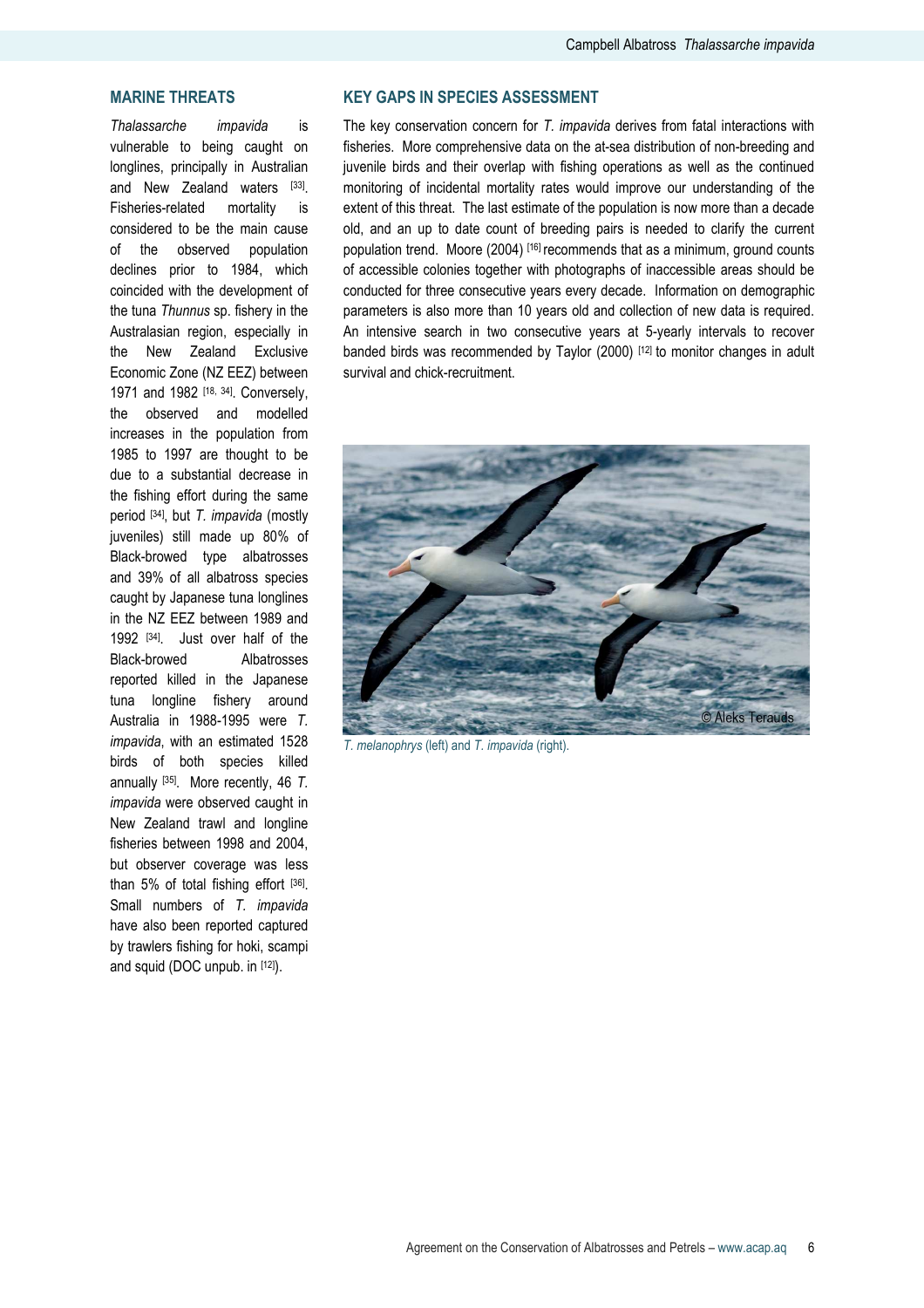# **REFERENCES**

- 1. Nunn, G.B., Cooper, J., Jouventin, O., Robertson, C.J.R., and Robertson, G.G. 1996. Evolutionary relationships among extant albatrosses (Procellariiformes: Diomedeidae) established from complete cytochrome-b gene sequences. Auk 113 (4): 784-801.
- 2. Brooke, M., 2004. Albatrosses and petrels across the world. Oxford: Oxford University Press.
- 3. Robertson, C.J.R. and Nunn, G.B., 1998. Towards a new taxonomy for albatrosses., in Albatross biology and conservation, G. Robertson and R. Gales (Eds). Surrey Beatty and Sons: Chipping Norton. 13-19.
- 4. ACAP. Agreement on the Conservation of Albatrosses and Petrels. http://www.acap.aq. see
- 5. BirdLife International. 2008. 2008 IUCN Red List of Threatened Species. IUCN 2008 http://www.iucnredlist.org/.
- 6. Bonn Convention. Convention on the Conservation of Migratory Species of Wild Animals. http://www.cms.int/.
- 7. Australian Government Environment Protection and Biodiversity Conservation Act. 1999. http://www.deh.gov.au/epbc/.
- 8. Department of Environment and Heritage. 2001. Recovery Plan for<br>Albatrosses and Giant-Petrels 2001-2005. and Giant-Petrels http://www.deh.gov.au/biodiversity/threatened/publications/recovery/al batross/index.html.
- 9. Department of Environment and Heritage. 2006. Threat Abatement Plan for the incidental catch (or bycatch) of seabirds during oceanic longline fishing the fishing operations http://www.environment.gov.au/biodiversity/threatened/tapapproved.html.
- 10. Government of South Australia. 2008. National Parks and Wildlife Act 1972. http://www.legislation.sa.gov.au/LZ/C/A/NATIONAL%20PARKS%20A

ND%20WILDLIFE%20ACT%201972.aspx

- 11. New Zealand Government. New Zealand Wildlife Act 1953, No 31. http://www.legislation.govt.nz/act/public/1953/0031/latest/DLM276814. html?search=ts\_act\_wildlife\_resel&sr=1.
- 12. Taylor, G.A., 2000. Action plan for seabird conservation in New Zealand. Part A: threatened seabirds. Threatened Species Occasional Publication No. 16. Department of Conservation: Wellington.
- 13. Miskelly, C.M., Dowding, J.E., Elliott, G.P., Hitchmough, R.A., Powlesland, R.G., Robertson, H.A., Sagar, P.M., Scofield, R.P., and Taylor, G.A. 2008. Conservation status of New Zealand birds, 2008. Notornis 55: 117-135.
- 14. Marchant, S. and Higgins, P.J., eds. 1990. Handbook of Australian, New Zealand, and Antarctic Birds. Vol. 1 Ratites to Ducks. Oxford University Press: Melbourne. 1536 pp.
- 15. Bailey, A.M. and Sorensen, J.H. 1962. Subantarctic Campbell Island. Proceeding of the Denver Museum of Natural History 10: 1-301.
- 16. Moore, P.J., 2004. Abundance and population trends of mollymawks on Campbell Island. Science for Conservation. Department of Conservation. Wellington. 62 p. http://www.doc.govt.nz/upload/documents/science-andtechnical/sfc242.pdf
- 17. Waugh, S.M., Prince, P.A., and Weimerskirch, H. 1999. Geographical variation in morphometry of black-browed and grey-headed albatrosses from four sites. Polar Biology 22 (3): 189-194.
- 18. Waugh, S.M., Weimerskirch, H., Moore, P.J., and Sagar, P.M. 1999. Population dynamics of Black-browed and Grey-headed Albatrosses Diomedea melanophrys and D-chrysostoma at Campbell Island, New Zealand, 1942-96. Ibis 141 (2): 216-225.
- 19. United Nations Educational Scientific and Cultural Organzation. World Heritage List. http://whc.unesco.org/en/list.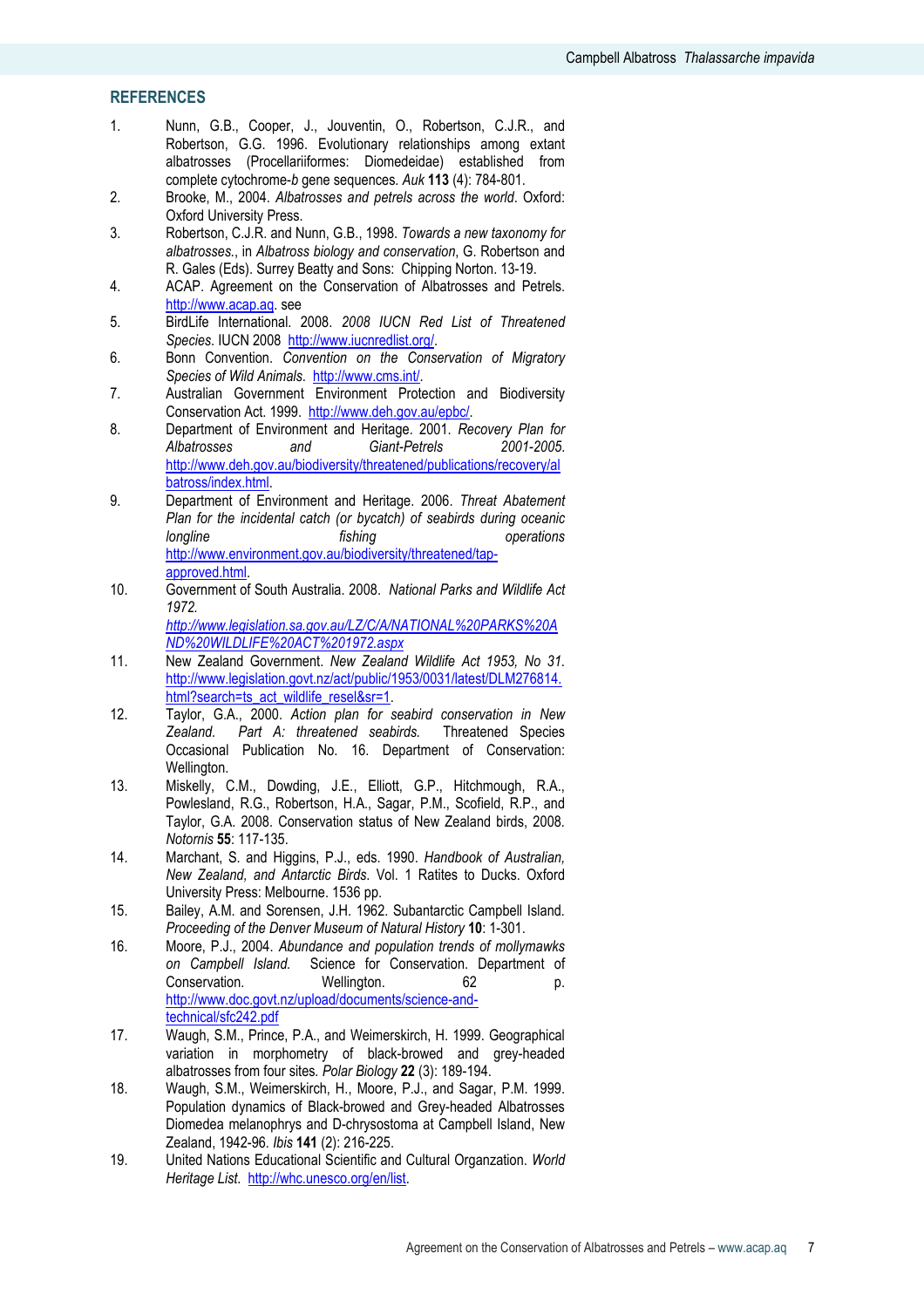- 20. New Zealand Government. 1977. New Zealand Reserves Act 1977. http://www.legislation.govt.nz/.
- 21. Department of Conservation, 1988. Conservation Management Strategy: Subantarctic Islands 1998-2008. Southland Conservancy Conservation Management Planning Series No. 10. Department of Conservation. Invercagill. 114 pp.
- 22. Prince, P.A., Huin, N., and Weimerskirch, H. 1994. Diving depths of albatrosses. Antarctic Science 6 (3): 353-354.
- 23. Harper, P.C. 1987. Feeding behaviour and other notes on 20 species of Procellariiformes at sea. Notornis 34: 169-192.
- 24. Cherel, Y., Waugh, S., and Hanchet, S. 1999. Albatross predation of juvenile southern blue whiting (Micromesistius australis) on the Campbell Plateau. New Zealand Journal of Marine and Freshwater Research 33 (3): 437-441.
- 25. Waugh, S.M., Weimerskirch, H., Cherel, Y., Shankar, U., Prince, P.A., and Sagar, P.M. 1999. Exploitation of the marine environment by two sympatric albatrosses in the Pacific Southern Ocean. Marine Ecology-Progress Series 177: 243-254.
- 26. Waugh, S.M., Weimerskirch, H., Cherel, Y., and Prince, P.A. 2000. Contrasting strategies of provisioning and chick growth in two sympatrically breeding albatrosses at Campbell Island, New zealand. Condor 102 (4): 804-813.
- 27. Weimerskirch, H., Mougey, T., and Hindermeyer, X. 1997. Foraging and provisioning strategies of black-browed albatrosses in relation to the requirements of the chick - natural variation and experimental study. Behavioral Ecology 8 (6): 635-643.
- 28. Weimerskirch, H., Jouventin, P., and Stahl, J.C. 1986. Comparative Ecology of the 6 Albatross Species Breeding on the Crozet Islands. Ibis 128 (2): 195-213.
- 29. Cherel, Y. and Weimerskirch, H. 1995. Seabirds as indicators of marine resources: Black-browed albatrosses feeding on ommastrephid squids in Kerquelen waters. Marine Ecology-Progress Series 129 (1-3): 295-300.
- 30. Terauds, A., Gales, R., Baker, G.B., and Alderman, R. 2006. Foraging areas of black-browed and grey-headed albatrosses breeding on Macquarie Island in relation to marine protected areas. Aquatic Conservation: Marine and Freshwater Ecosystems 16: 133-146.
- 31. Phillips, R.A., Silk, J.R.D., Phalan, B., Catry, P., and Croxall, J.P. 2004. Seasonal sexual segregation in two Thalassarche albatross species: competitive exclusion, reproductive role specialization or foraging niche divergence? Proceedings of the Royal Society of London Series B-Biological Sciences 271 (1545): 1283-1291.
- 32. Waugh, S.M., Sagar, P.M., and Cossee, R.O. 1999. New Zealand Black-browed Albatross Diomedea melanophrys impavida and Greyheaded Albatross D-chrysostoma banded at Campbell Island: Recoveries from the South Pacific region. Emu 99 (Part 1): 29-35.
- 33. Gales, R., 1998. Albatross populations: status and threats, in Albatross Biology and Conservation, G. Robertson and R. Gales (Eds). Surrey Beatty & Sons: Chipping Norton. 20-45.
- 34. Murray, T.E., Bartle, J.A., Kalish, S.R., and Taylor, P.R. 1993. Incidental capture of seabirds by Japanese southern bluefin tuna longline vessels in New Zealand waters, 1988-1992. Bird Conservation International 3: 181-210.
- 35. Gales, R., Brothers, N., and Reid, T. 1998. Seabird mortality in the Japanese tuna longline fishery around Australia, 1988-1995. Biological Conservation 86 (1): 37-56.
- 36. Waugh, S.M., MacKenzie, D.I., and Fletcher, D. 2008. Seabird bycatch in New Zealand trawl and longline fisheries 1998-2004. Papers and Proceedings of the Royal Society of Tasmania 142 (1): 45-66.

#### COMPILED BY

Wiesława Misiak ACAP Secretariat

# **CONTRIBUTORS**

Susan Waugh-Filippi Sextant Technology Ltd, New Zealand

Mark Tasker Vice-Chair, ACAP Advisory Committee

ACAP Bycatch Working Group Contact: Barry Baker barry.baker@latitude42.com.au

ACAP Breeding Sites Working Group Contact: Richard Phillips raphil@bas.ac.uk

ACAP Status and Trends Working Group Contact: Rosemary Gales Rosemary.Gales@dpiw.tas.gov.au

ACAP Taxonomy Working Group Contact: Michael Double Mike.Double@aad.gov.au

BirdLife International, Global Seabird Programme Contact: Cleo Small Cleo.Small@rspb.org.uk

Maps: Frances Taylor Tracking data contributors: Henri Weimerskirch (Centre d'Etudes Biologiques de Chizé)

## RECOMMENDED CITATION

Agreement on the Conservation of Albatrosses and Petrels. 2009. Species assessments: Campbell Albatross Thalassarche impavida. Downloaded from http://www.acap.aq on 26 August 2009.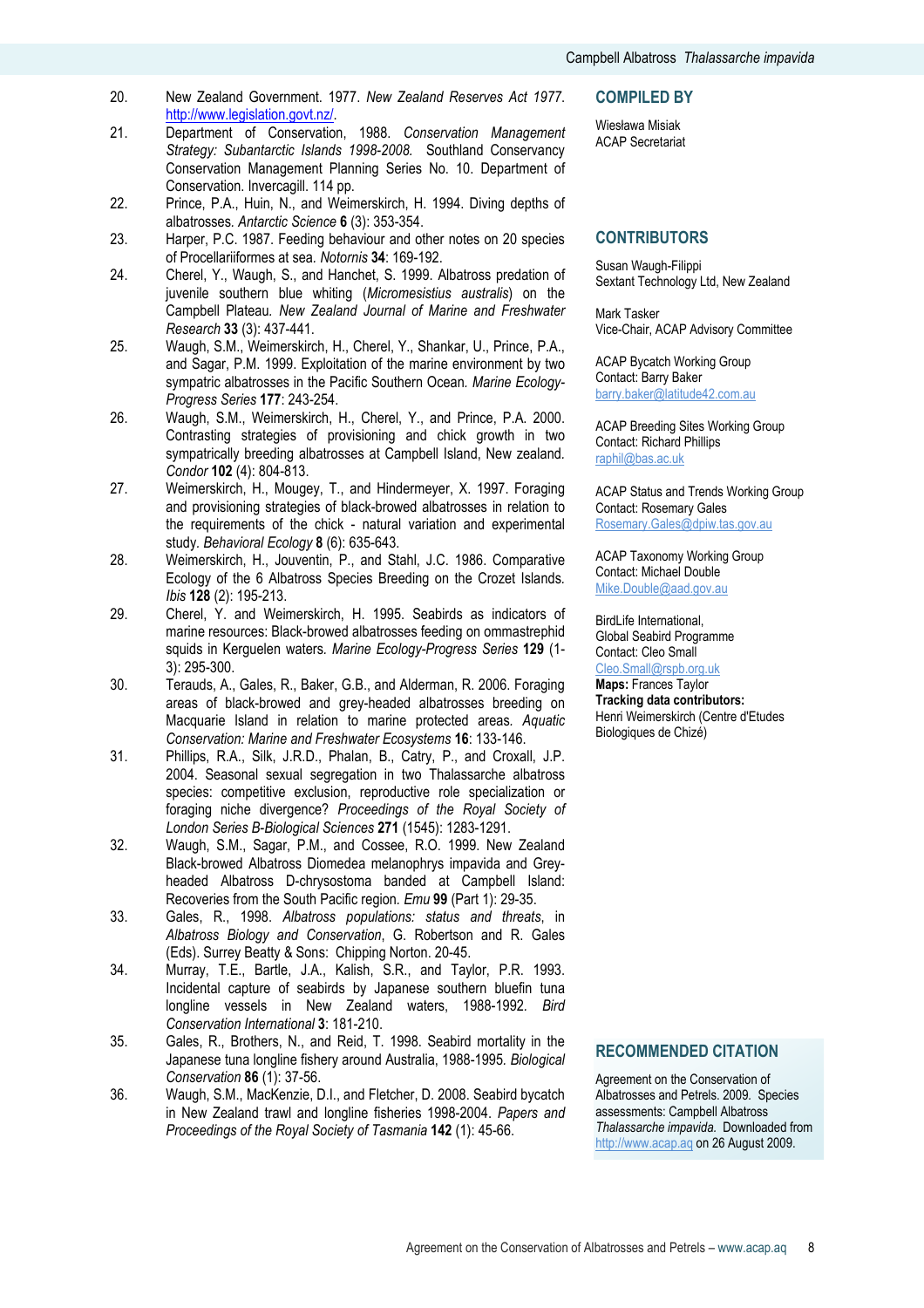# GLOSSARY AND NOTES

# Years.

The "split-year" system is used. Any count (whether breeding pairs or fledglings) made in the austral summer (e.g. of 1993/94) is reported as the second half of this split year (i.e. 1994).

The only species which present potential problems in this respect are *Diomedea* albatrosses, which lay in December-January, but whose fledglings do not depart until the following October-December. In order to keep records of each breeding season together, breeding counts from e.g. December 1993-January 1994 and productivity counts (of chicks/fledglings) of October-December 1994 are reported as 1994.

If a range of years is presented, it should be assumed that the monitoring was continuous during that time. If the years of monitoring are discontinuous, the actual years in which monitoring occurred are indicated.

# (ii) Methods Rating Matrix (based on NZ rating system)

# **METHOD**

A Counts of nesting adults (Errors here are detection errors (the probability of not detecting a bird despite its being present during a survey), the "nest-failure error" (the probability of not counting a nesting bird because the nest had failed prior to the survey, or had not laid at the time of the survey) and sampling error).

B Counts of chicks (Errors here are detection error, sampling and nest-failure error. The latter is probably harder to estimate later in the breeding season than during the incubation period, due to the tendency for egg- and chick-failures to show high interannual variability compared with breeding frequency within a species).

C Counts of nest sites (Errors here are detection error, sampling error and "occupancy error" (probability of counting a site or burrow as active despite it's not being used for nesting by birds during the season).

D Aerial-photo (Errors here are detection errors, nest-failure error, occupancy error and sampling error (error associated with counting sites from photographs), and "visual obstruction bias" - the obstruction of nest sites from view, always underestimating numbers).

E Ship- or ground- based photo (Errors here are detection error, nest-failure error, occupancy error, sampling error and "visual obstruction bias" (the obstruction of nest sites from view from low-angle photos, always underestimating numbers)

Unknown

G Count of eggs in subsample population

H Count of chicks in subsample population and extrapolation (chicks x breeding success - no count of eggs)

# RELIABILITY

- 1 Census with errors estimated
- 2 Distance-sampling of representative portions of colonies/sites with errors estimated
- 3 Survey of quadrats or transects of representative portions of colonies/sites with errors estimated
- 4 Survey of quadrats or transects without representative sampling but with errors estimated
- 5 Survey of quadrats or transects without representative sampling nor errors estimated
- 6 Unknown

# (iii) Population Survey Accuracy

High Within 10% of stated figure;

Medium Within 50% of stated figure;

Low Within 100% of stated figure (eg coarsely assessed via area of occupancy and assumed density)

# Unknown

# (iv) Population Trend

Where calculated, trend analyses were run in TRIM software using the linear trend model with stepwise selection of change points (missing values removed) with serial correlation taken into account but not overdispersion.

# (v) Productivity (Breeding Success)

Defined as proportion of eggs that survive to chicks at/near time of fledging unless indicated otherwise